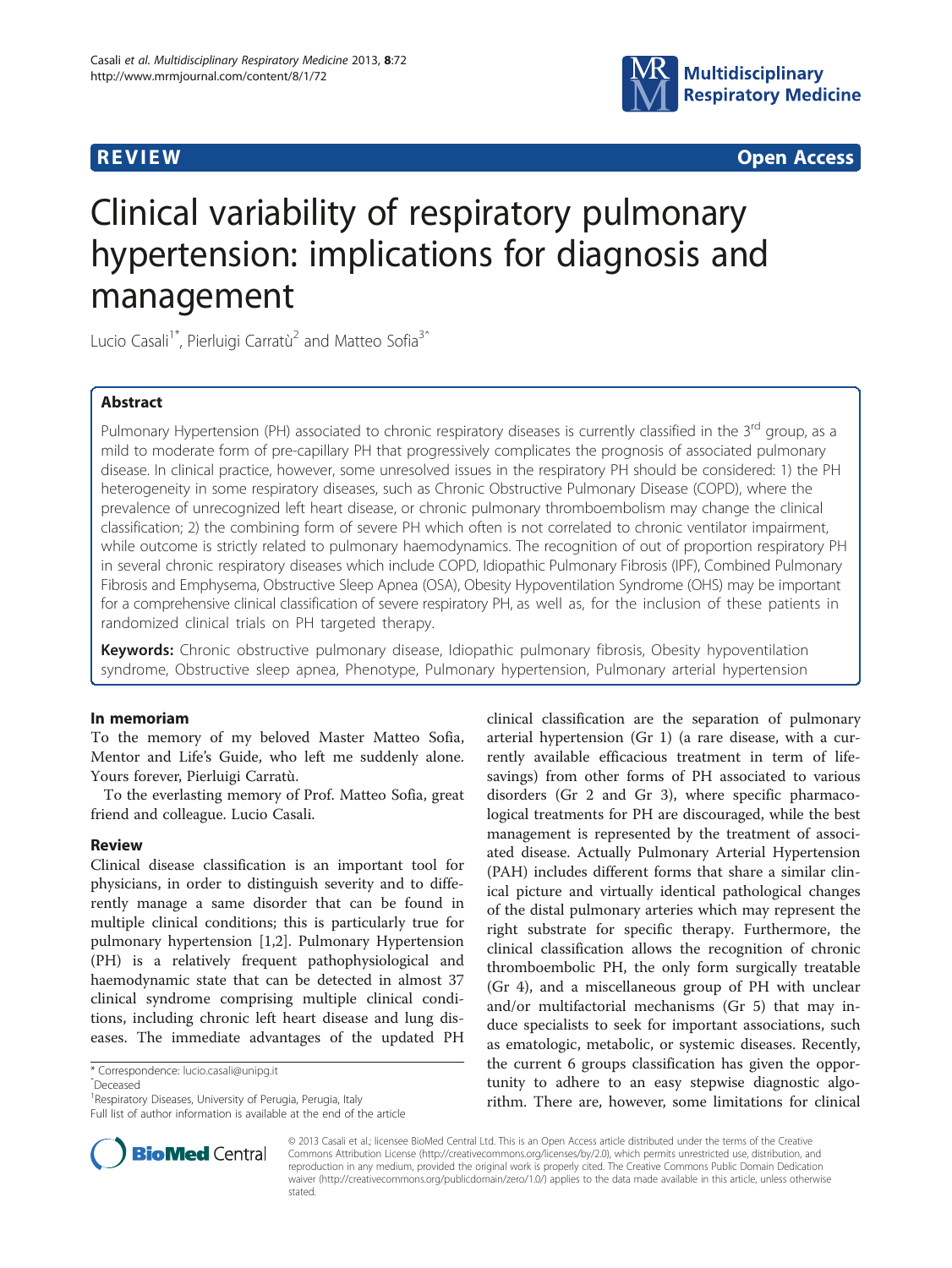classification, especially when there is an inherent non homogeneous epidemiologic distribution with a high prevalence (85% of all PH cases) of Gr 2 and Gr 3 PH, compared to the other groups. It is likely that improving the concentration of PH in a same group may increase the clinical variability with differences in PH phenotype, making clinical evaluation more difficult for the greater interference of confounding factors related to comorbidities, such as age, increasing number of mixed forms, or a grey zone related to the selection of pulmonary haemodinamics criteria. Remarkably, this phenomenon has been reported also for PAH in the recent experience of US and UK registries. Compared to other analyzed comorbidities in PAH patients, hypertension, obesity, diabetes, and Chronic Obstructive Pulmonary Disease (COPD) were associated with significantly worse 6-minute walk distance (6MWD); obesity and COPD with worse functional class; and diabetes and COPD with increased risk of death [[3\]](#page-4-0). Likewise, a grey zone of patients with Pulmonary Capillary Wedge Pressure (PCWP) 16 to 18 mm Hg who were diagnosed and treated for PAH has been analyzed: they were older, heavyweight, and more likely to have comorbidities associated with left ventricular diastolic dysfunction at diagnosis than those with  $PCWP \leq 15$  mm Hg. Fiveyear survival rates were similarly low for all PCWP subgroups [\[4](#page-4-0)]. Another report examined the influence of age on phenotypes of incident pulmonary arterial hypertension and showed the changes in demographics and epidemiology over the past decade in a national setting, suggesting that there may be two subtypes of patients: the youngest subtype with more severe hemodynamic impairment but better survival, and the oldest subtype which has more comorbidities [[5](#page-4-0)].

The impact of coexistent left heart disease in COPD should be taken into account in clinical practice, as cardiovascular disease increases morbidity and mortality significantly. In one recent study, transthoracic echocardiography performed prospectively in more than 300 patients with COPD 3 months after discharge from the hospital after an acute exacerbation demonstrated significant cardiac alterations in 64% of patients: 27% left- and 48% right-heart disorders with a frequency of PH around 19%. Interestingly, left ventricle systolic dysfunction, left ventricle diastolic impairment, and left atrial dilatation were present in 29%, 12%, and 13% of the COPD patients respectively. Noticeably, echocardiographic abnormalities were unrelated to COPD severity [\[6\]](#page-4-0). The prevalence and the prognostic implications of the simultaneity of left ventricular dysfunction in COPD patients and airway obstruction in Congestive Heart Failure (CHF) patients were shown in another recent prospective study which included stable  $\geq 60$ -yr-old patients with echocardiographic confirmed CHF ( $n = 201$ ) and

stable  $\geq 60$ -yr-old patients with clinically and spirometryconfirmed COPD ( $n = 218$ ). Previously unrecognized left ventricular dysfunction occurred in 17% of COPD with a significant influence on the survival rate [\[7](#page-4-0)].

The coexistence of emphysema and pulmonary fibrosis in the same patient results in a clinical syndrome, known as combined pulmonary fibrosis and emphysema (CPFE), that is characterized by dyspnea, upper-lobe emphysema, lower-lobe fibrosis, and abnormalities of gas exchange almost only in male older smokers. This syndrome is frequently complicated by pulmonary hypertension with increased mortality [\[8](#page-4-0)].

A retrospective multicentre study in 40 patients reported severe PH in CPFE patients and 60% survival at one year. Surprisingly, lung volumes and flows were relatively preserved while exercise capacity resulted severely compromised; moreover, haemodynamics were the most significant prognostic indexes [\[9](#page-4-0)].

PH is a well-recognized complication of interstitial lung disease, including idiopathic pulmonary fibrosis (IPF) and its prevalence has been estimated from 32% to 85%. There is a highly significant difference between survival of IPF patients with and without PH [[10\]](#page-4-0). Hypoxia, destruction of pulmonary vascular bed or fibroproliferative phenomena might be important mechanisms in individual patients. However, the correlation of PH with forced vital capacity (FVC) is weak and patients with severe PH and still preserved lung volumes could also be seen [[11\]](#page-4-0). Severe pulmonary hypertension can occur in idiopathic NSIP, even in the absence of advanced radiographic changes, especially when  $DL<sub>CO</sub>$  is severely reduced [\[12](#page-5-0)].

Out-of-proportion PH is defined as the unjustified increase in PH that is observed in patients affected by different types of parenchymal lung disease [COPD, IPF, Obstructive Sleep Apnea, (OSA), Obesity Hypoventilation Syndrome (OHS), etc.]. The term 'out-of-proportion PH' was introduced recently into the field of PH. Until few years ago the term 'pulmonary heart' was used to indicate the development of PH-correlated parenchymal diseases and presence of chronic hypoxia leading to chronic respiratory failure and, as a consequence, right heart failure. But in the last few years better understanding of the mechanisms underlying structural remodeling of the pulmonary vascular bed raised the doubt that all can be explained by the presence of pulmonary heart. Indeed, some patients can develop extremely high pulmonary artery pressure that cannot be explained by hypoxia and remodeling of the pulmonary vascular bed alone. Due to an increasing use of right heart catheterization for selection of candidates for lung transplantation, a number of patients affected by parenchymal lung diseases (often accompanied by minor lung impairment on lung function tests and/or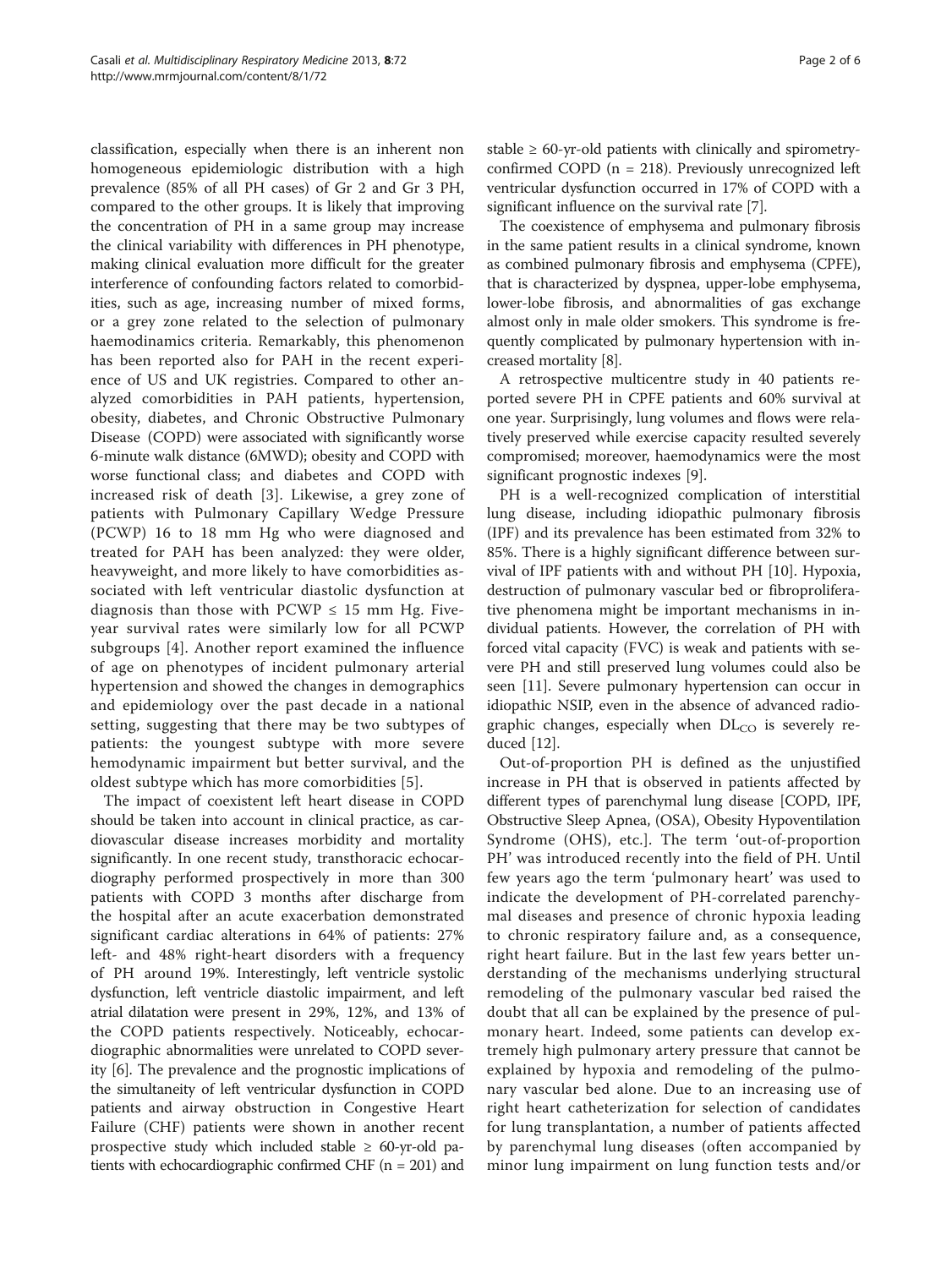CT) with a not easily explainable degree of PH have come to the attention of doctors. In these patients the development of moderate to severe PH, that cannot be explained by the degree of parenchymal lung disease and hypoxia has been defined out-of-proportion PH, and an arbitrary value of PAPm> 35 mm Hg has been established to identify these patients. However, the use of the term out of proportion PH is questionable. Indeed, a direct relationship between ventilator impairment and pulmonary haemodinamics has not been documented in COPD yet. Instead severe respiratory PH phenotype seems a more appropriate term, according to recent data based on ASPIRE Registry [[13\]](#page-5-0). In this study 59 patients with COPD and severe pulmonary hypertension had significantly lower carbon monoxide diffusion, less severe airflow obstruction but not significantly different emphysema scores on computed tomography compared to 42 patients with mild–moderate pulmonary hypertension. 1- and 3-year survival for severe pulmonary hypertension, at 70% and 33%, respectively, was inferior to 83% and 55%, respectively, for mild–moderate pulmonary hypertension. Moreover, mixed venous oxygen saturation, carbon monoxide diffusion, World Health Organization functional class and age, but not severity of airflow obstruction, were independent predictors of outcome. Remarkably, improvement in functional class and/ or fall in pulmonary vascular resistance > 20% following targeted treatment identified patients with improved survival.

The diagnosis would be pulmonary hypertension rather than pulmonary arterial hypertension; in fact increased pressures are the result of another disease rather than of diseased arteries. Nonetheless, patients can have both idiopathic pulmonary arterial hypertension and interstitial lung disease contemporaneously. An expert on pulmonary hypertension is required to evaluate such patients and make the correct diagnosis. If through the examination with right heart catheterization the specialist evaluates that the pulmonary hypertension is out of proportion with respect to the lung disease, the patient can be treated. In brief, mild lung disease usually does not advance to severe pulmonary hypertension.

# Pulmonary hypertension and COPD

COPD, defined as a persistent and progressive airflow obstruction, is complicated by numerous comorbidities or associated conditions, as also by frequent episodes of acute exacerbation. Generally, alterations are mainly located in the small airways. Pulmonary hypertension due to chronic respiratory disease and/or hypoxemia represents Group 3 of the Dana Point (2009) clinical classification of PH [\[14](#page-5-0)]. This group includes forms of PH due to COPD, pulmonary fibrosis and/or combined

pulmonary diseases, in other words chronic infections in which signs of emphysema are visible in the upper lobes and fibrosis in the lower. PH due to respiratory diseases is considered a hemodynamic alteration associated to, and a consequence of, the primary disease, as distinct from the idiopathic form that represents the true disease in which the pulmonary vessels are involved from the very outset.

In terms of definition it is important to underline the meaning of 'out of proportion'. Cut-off values > 35 and/ or > 40 mmHg of PAPm are employed in the literature to define out-of-proportion respiratory PH. This definition was used in the recent guidelines of the European Respiratory Society/European Society of Cardiology [\[15](#page-5-0)]. Numerous studies have documented the clinical impact of PH on mortality in COPD patients. Although there is not unanimous agreement about the definition of 'out-of-proportion PH', as a general rule it is considered to be any value of PH in COPD patients with mildto-moderate ventilatory impairment (forced expiratory volume in 1 sec  $[FEV<sub>1</sub>] > 50%$  predicted) or a mPAP > 40 mm Hg in the presence of severe ventilatory deficit but without comorbidities. It should also be noted that in COPD patients levels of mPAP between 21 and 24 mm Hg are considered a pre-PH condition and further studies are required to establish the clinical impact of this range. By 'chronic pulmonary heart' definition it is meant hypertrophy and dilation of the right ventricle secondary to PH due to chronic pulmonary disease. However, this term is inappropriate in clinical practice both because the observation of right ventricle anomalies varies according to the method used and because peripheral edema, a clinical surrogate of chronic pulmonary heart, could appear in COPD patients with normal or low central venous pressure. Exercise-induced PH could be used in clinical research but at the moment there is no consensus about the definition. In conclusion, at present PH is defined as resting pulmonary pressure > 25 mm Hg, pulmonary capillary wedge pressure < 15 mm Hg, and/or a reduced cardiac output as measured hemodynamically in COPD patients.

# Pathogenesis of PH secondary to COPD

PH associated to COPD is of a pre-capillary type with low or normal cardiac output and is in particular determined by pulmonary vascular remodeling that provokes an increase in the pulmonary vascular resistance (PVR). Characteristically, it has been shown that cigarette smoking causes vascular remodeling even in early phases of the disease, promoting endothelial dysfunction and airways inflammation. Chronic alveolar hypoxia is responsible for the remodeling of the pulmonary arterioles in particular in people living at high altitude; thus, in COPD patients pulmonary vascular remodeling seems to be the leading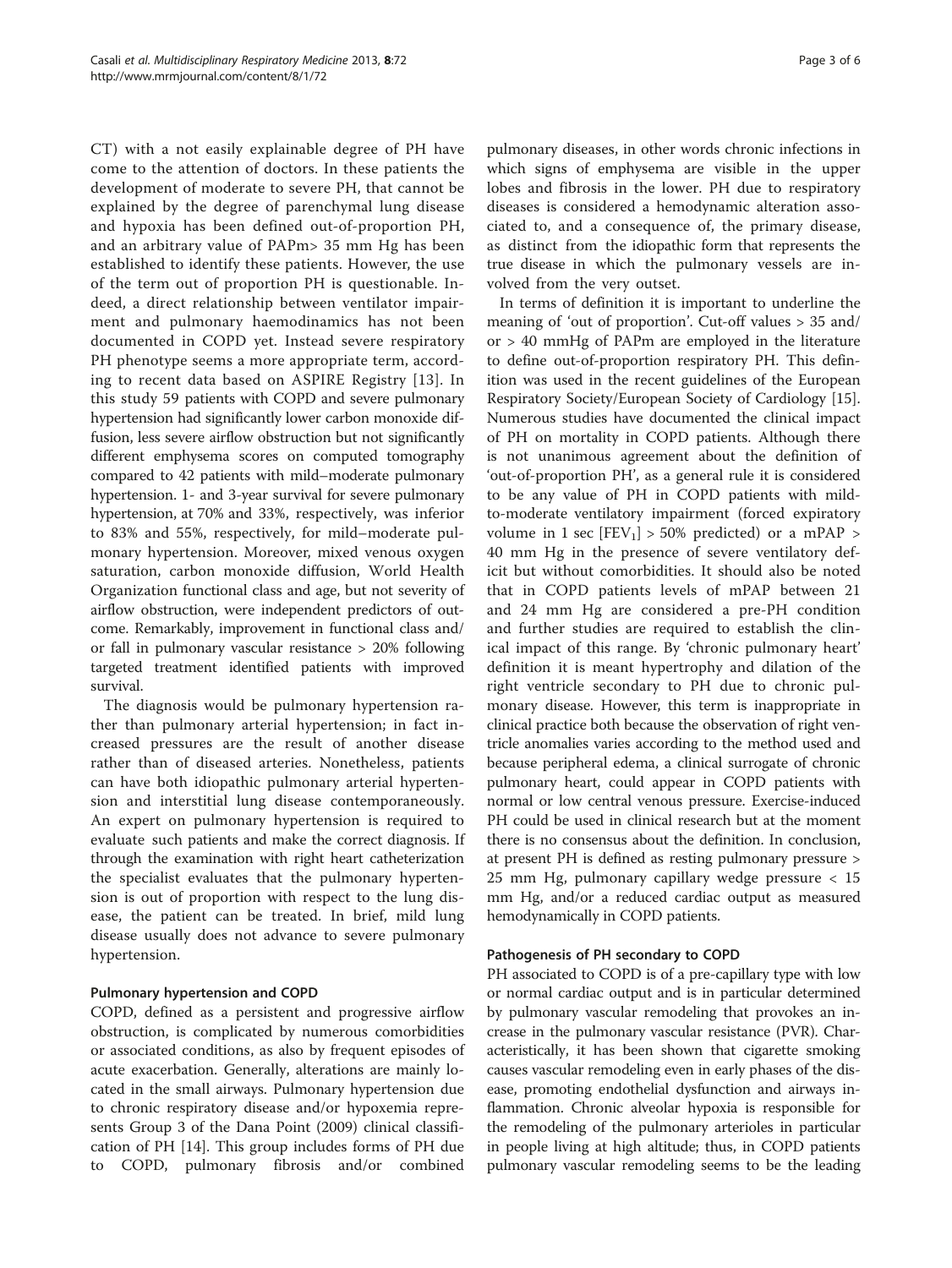<span id="page-3-0"></span>cause of PH and not hypoxia, since vascular impairments have been described even in the absence of hypoxemia and long term oxygen therapy does not modify the course of PH in COPD. Nonetheless, local inflammation at the level of the small pulmonary arteries associated to hypoxemia can contribute to pulmonary vascular remodeling.

#### Hemodynamic characteristics

Generally PH in COPD is pre-capillary at rest, but PH with elevated capillary pressure is frequently observed in COPD patients with associated emphysema and/or in the presence of comorbidities such as left heart dysfunction. The peculiar nature of the right ventricle, that shows capacity to adapt to the rising afterload and therefore a slow progression towards a functional impairment has to be expected. This feature would explain the wellpreserved contractility of the right ventricle at rest and in phase of clinical stability as well as the slow development of PH. In fact in COPD patients and other patients with chronic lung disease, PH is usually of a mildmoderate level: this constitutes an important distinction from the other forms of PH, those of Groups 1 or 4 of the Dana Point classification. Even if PH is mild or moderate at rest, then PAP increases markedly during sleep, physical exercise and, in particular, during exacerbations. Approximately 10-20% of COPD patients at the advanced stage present severe PH with PAP > 35 mm Hg, and this is observed in 3 clinical conditions: a) in patients with severe hypoxemia and hypercapnia associated to severe airflow limitation in whom an increase in resting mPAP can be seen in clinically stable conditions; b) in patients with associated comorbidities such as chronic venous thromboembolism, severe left heart disease or an associated restrictive pulmonary disease; and c) in patients with modest functional limitation associated to severe hypoxemia and hypocapnia. This last condition is defined as out-of-proportion PH. The hemodynamic alterations observed in this form of IP are similar to those observed in the idiopathic form. Recent data from the National Emphysema Treatment Trial indicate that the finding of severe PH at rest is a rare event in emphysema in the absence of comorbidities.

#### Clinical impact

The pathogenetic mechanisms underlying dyspnea in COPD patients consist largely in hyperinflation, increased ventilatory demand, muscle weakness and, in more severe patients, hypoxemia and hypercapnia. Nevertheless, the impact of PH on symptoms during exercise is not well established yet, nor it is established if modest increases in mPAP contribute to dyspnea in the course of exercise. In fact, a recent study compared patients with COPD and severe PH with mild-moderate hyperinflation to patients with COPD and mild PH associated to more severe airways limitation who manifested a greater exercise intolerance. More recently it has still been shown that COPD patients with mPAP> 40 mm Hg present a reduced circulatory reserve at end of exercise in contrast to ventilatory reserve exhaustion observed in COPD patients with less severe PH. These findings suggest that lung hemodynamics plays an important role in exercise-related dyspnea in COPD patients with severe PH (mPAP> 40 mm Hg) and not in patients with mild-moderate PH.

## Exercise capacity

Retrospective studies have documented that elevated levels of mPAP are associated to a reduced distance walked in meters on the 6MWT [\[16](#page-5-0)] and to a lower maximal power during incremental cardiopulmonary exercise test compared to patients with airways function limitation but mild PH [\[17\]](#page-5-0). During the obstructive event the transmural pulmonary arterial pressure is modified in inverse proportion to the level of hypoxia, even if the addition of  $O_2$  does not modify this condition.

## PH associated to OSA

Pulmonary hypertension has been demonstrated in approximately 17-42% of patients with obstructive sleep apnea syndrome (OSAS) [\[18,19](#page-5-0)]. Determining factors in the onset of pulmonary hypertension seem to be  $PaO<sub>2</sub>$ ,  $PaCO<sub>2</sub>$  and  $FEV<sub>1</sub>$ . Studies on animal cell lines have documented that intermittent hypoxia acts as a far more potent stimulus than continuous hypoxia on the activation of multiple transcription factors; among these we find hypoxiainducible factor-1 (HIF-1), with its second messengers, erythropoietin and vascular endothelial growth factor

## Table 1 Prevalence of PH in OSA patients

| Study                  | Sample size | PH prevalence (%) |
|------------------------|-------------|-------------------|
| Schroeder et al. [22]  | 22          | 59                |
| Tilkian et al. [23]    | 12          | 67                |
| Fletcher et al. [24]   | 24          | 79                |
| Podszus et al. [25]    | 65          | 20                |
| Weitzenblum [26]       | 46          | 20                |
| Krieger et al. [27]    | 114         | 19                |
| Sajkov et al. [28]     | 27          | 41                |
| Laks et al. [18]       | 100         | 42                |
| Chaouat et al. [29]    | 220         | 17                |
| Sanner et al. [30]     | 92          | 20                |
| Bady et al. [31]       | 44          | 27                |
| Sajkov et al. [32]     | 32          | 34                |
| Alchanatis et al. [33] | 29          | 21                |
| Arias [34]             | 23          | 43                |
| Dumitrascu [35]        | 45          | 20                |
| Modified from [26]     |             |                   |

Modified from [[36](#page-5-0)].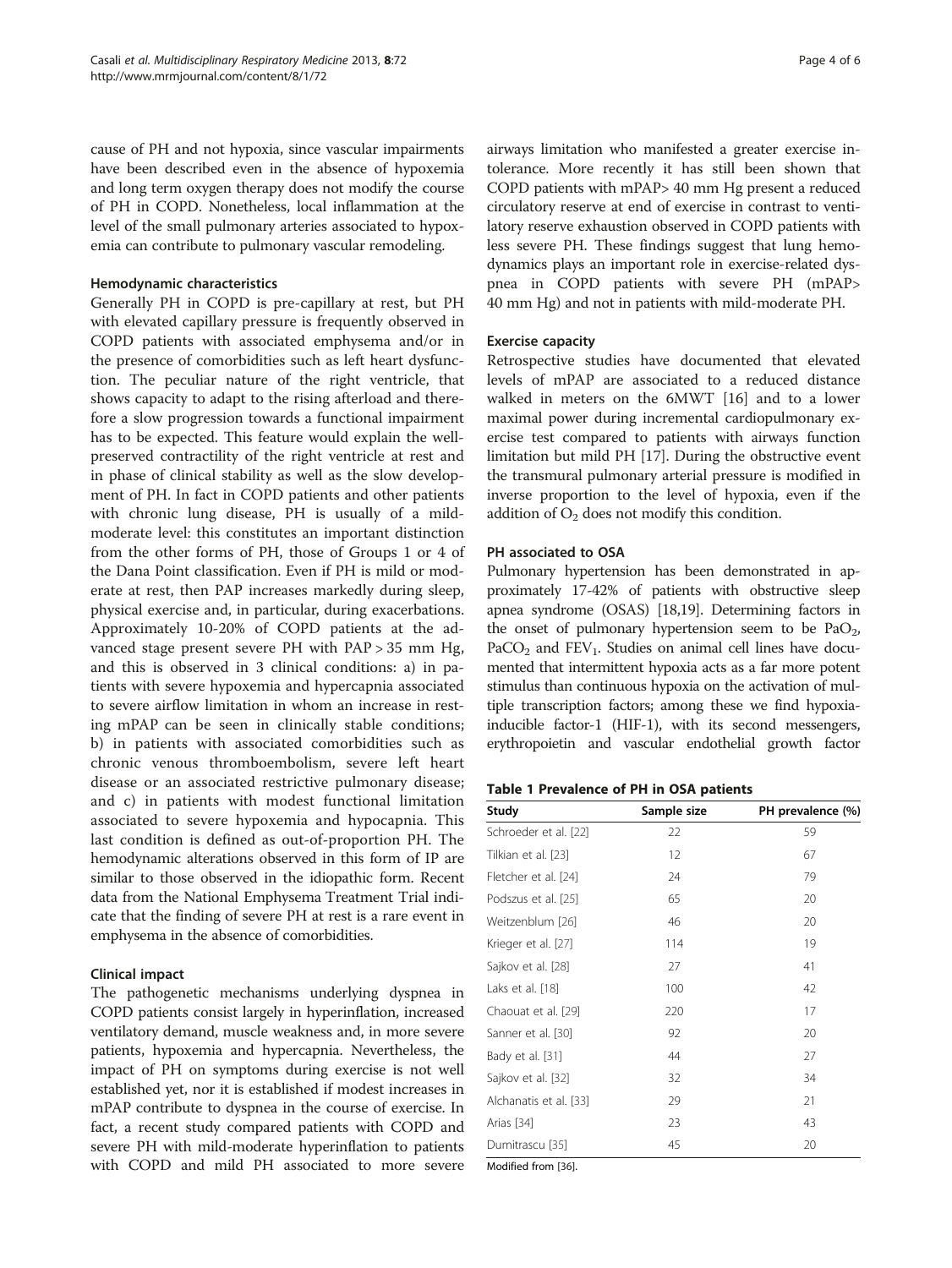<span id="page-4-0"></span>(VEGF), that together with endothelin-1 (ET-1) are responsible for the structural and pressure modifications [[20](#page-5-0)].

The association of pulmonary hypertension due to hypoventilation and exercise capacity, and the haemodynamic and functional changes, under non-invasive ventilation, has been recently characterized with the presence of severe PH, increase in pro-BNP, and low exercise capacity at baseline, which improved significantly after three months of non invasive ventilation [[21](#page-5-0)]. The PH prevalence estimated in OSA patients is shown in Table [1.](#page-3-0)

# Pulmonary hypertension in obesity hypoventilation syndrome

Obesity places a significant load on the respiratory system, affecting lung volumes, respiratory muscle function, work of breathing, and ventilatory control. Despite this, most morbidly obese individuals maintain eucapnia. However, a subgroup of morbidly obese individuals will develop chronic daytime hypercapnia, described as the Obesity Hypoventilation Syndrome (OHS).

OHS is defined as a disease characterized by:

- 1. Obesity: BMI  $\geq$  30 kg/m<sup>2</sup>
- 2. Chronic alveolar hypoventilation
- 3. Daytime (awake) hypercapnia (PaCO<sub>2</sub>  $\geq$  45 mm Hg)
- 4. (OSA) sleep respiratory disorders (AHI  $\geq$  5 with or without hypoventilation during sleep) present in 90% of cases; hypoventilation during sleep (AHI < 5) present in 10% of cases.

The prevalence of estimated PH in OHS is very high, and is between 59 and 88% [\[37](#page-5-0)]. Patients with OHS have a lower quality of life with increased health-care expenses and are at a higher risk for the development of pulmonary hypertension and early mortality compared to eucapnic patients with sleep-disordered breathing. Despite the significant morbidity and mortality associated with this syndrome, it is often unrecognized and treatment is frequently delayed.

# **Conclusions**

Pulmonary hypertension associated to respiratory diseases is a multifactorial disorder which may complicate, and seriously modify, the prognosis of the principal disease. The management and the treatment of this important complication must be evaluated by a team of specialists, including cardiologists, pulmonologists and rheumatologists.

This small review showed the most common disorders associated to pulmonary hypertension, in which the physician has the pivotal role to investigate as soon as possible the presence of this complication, in order to early identify the phenotype associated to the worst outcome.

#### Abbreviations

COPD: Chronic obstructive pulmonary disease; IPF: Idiopathic pulmonary fibrosis; OHS: Obesity hypoventilation syndrome; OSA: Obstructive sleep apnea; PH: Pulmonary hypertension; PAH: Pulmonary arterial hypertension.

#### Competing interests

The authors declare that they have no competing interests.

#### Authors' contributions

LC conceived and supervised the study, PC designed the study and wrote the manuscript, MS conceived the study, designed the study and wrote the manuscript. All authors read and approved the final manuscript.

#### Acknowledgements

The Authors wish to thank Dr. Anna AgneseStanziola for her collaboration and valuable comments in the editing of this manuscript.

#### Author details

<sup>1</sup> Respiratory Diseases, University of Perugia, Perugia, Italy. <sup>2</sup>Institute of Pulmonary Diseases, University of Medicine, Bari, Italy. <sup>3</sup>Respiratory Diseases, Monaldi Hospital, University Federico II, Naples, Italy.

#### Received: 8 November 2013 Accepted: 15 November 2013 Published: 26 November 2013

#### References

- 1. Task Force for Diagnosis and Treatment of Pulmonary Hypertension of European Society of Cardiology (ESC); European Respiratory Society (ERS); International Society of Heart and Lung Transplantation (ISHLT), Galiè N, Hoeper MM, Humbert M, Torbicki A, Vachiery JL, Barbera JA, Beghetti M, Corris P, Gaine S, Gibbs JS, Gomez-Sanchez MA, Jondeau G, Klepetko W, Opitz C, Peacock A, Rubin L, Zellweger M, Simonneau G: Guidelines for the diagnosis and treatment of pulmonary hypertension. Eur Respir J 2009, 34:1219–1263.
- 2. Galiè N, Palazzini M, Manes A: Pulmonary hypertension and pulmonary arterial hypertension: a clarification is needed. Eur Respir J 2010, 36:986–990.
- 3. Poms AD, Turner M, Farber HW, Meltzer LA, McGoon MD: Comorbid conditions and outcomes in patients with pulmonary arterial hypertension: a REVEAL registry analysis. Chest 2013, 144:169-176. doi:10.1378/chest.11-3241.
- 4. Frost AE, Farber HW, Barst RJ, Miller DP, Elliott CG, McGoon MD: Demographics and outcomes of patients diagnosed with pulmonary hypertension with pulmonary capillary wedge pressures 16 to 18 mm Hg: insights from the REVEAL Registry. Chest 2013, 143(1):185-195.
- 5. Ling Y, Johnson MK, Kiely DG, Condliffe R, Elliot CA, Gibbs JS, Howard LS, Pepke-Zaba J, Sheares KK, Corris PA, Fisher AJ, Lordan JL, Gaine S, Coghlan JG, Wort SJ, Gatzoulis MA, Peacock: Changing demographics, epidemiology, and survival of incident pulmonary arterial hypertension: results from the pulmonary hypertension registry of the United Kingdom and Ireland. Am J Respir Crit Care Med 2012, 186(8):790–796.
- 6. Freixa X, Portillo K, Paré C, Garcia-Aymerich J, Gomez FP, Benet M, Roca J, Farrero E, Ferrer J, Fernandez-Palomeque C, Antó JM, Barberà JA: PAC-COPD study investigators: echocardiographic abnormalities in patients with COPD at their first hospital admission. Eur Respir J 2013, 41(4):784–791.
- 7. Macchia A, Rodriguez Moncalvo JJ, Kleinert M, Comignani PD, Gimeno G, Arakaki D, Laffaye N, Fuselli JJ, Massolin HP, Gambarte J, Romero M, Tognoni G: Unrecognised ventricular dysfunction in COPD. Eur Respir J 2012, 39(1):51–58.
- 8. Jankowich MD, Rounds SI: Combined pulmonary fibrosis and emphysema syndrome: a review. Chest 2012, 141(1):222–231.
- 9. Cottin V, Le Pavec J, Prévot G, Mal H, Humbert M, Simonneau G, Cordier JF, GERM"O"P: Pulmonary hypertension in patients with combined pulmonary fibrosis and emphysema syndrome. Eur Respir J 2010, 35(1):105–111.
- 10. Castria D, Refini RM, Bargagli E, Mezzasalma F, Pierli C, Rottoli P: Pulmonary hypertension in idiopathic pulmonary fibrosis: prevalence and clinical progress. Int J Immunopathol Pharmacol 2012, 25(3):681-689
- 11. Smith JS, Gorbett D, Mueller J, Perez R, Daniels CJ: Pulmonary hypertension and idiopathic pulmonary fibrosis: a dastardly duo. Am J Med Sci 2013, 346:221–225.